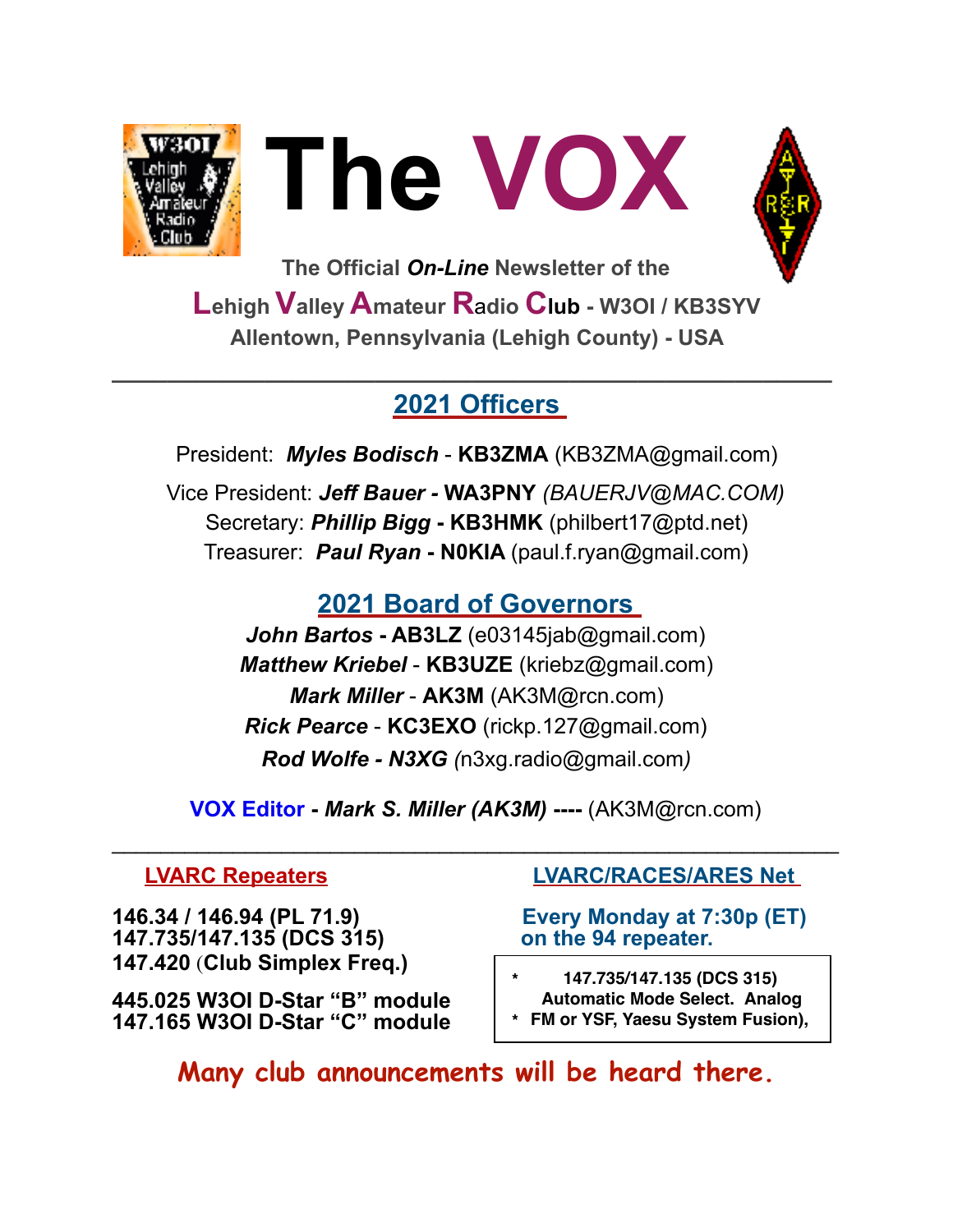The **April** LVARC **"Virtual Meeting"** will be held on **Tuesday April 6,** 2021 using **ZOOM** at **7:30p** (local time).

The scheduled program: TBA

Plan to attend this "Virtual Meeting"

**The LVARC holds it's monthly meetings on the FIRST TUESDAY of every month On Line using ZOOM at7:30p Eastern time until further notice.**

# LVARC TEST SESSIONS

The LVARC has had to change its test session schedule due to COVID. Test sessions will be scheduled when 8-10 applicants are on the waiting list. Contact Mark Miller (AK3M) at **[AK3M@rcn.com](mailto:AK3M@rcn.com)** for details.

## **REGISTRATION IS REQUIRED**

**If you have questions, contact Mark (AK3M) at [AK3M@rcn.com](mailto:AK3M@rcn.com)**

## **UpComing 2021 LVARC Programs**

 **April 6** - Matthew (KB3UZE) - **Topic TBA May 4** - "**Packet Radio**" - Regina (N2RNA) **June 8** - 2021 Field Day preparation

**Note:** — Programs or topics are subject to change.

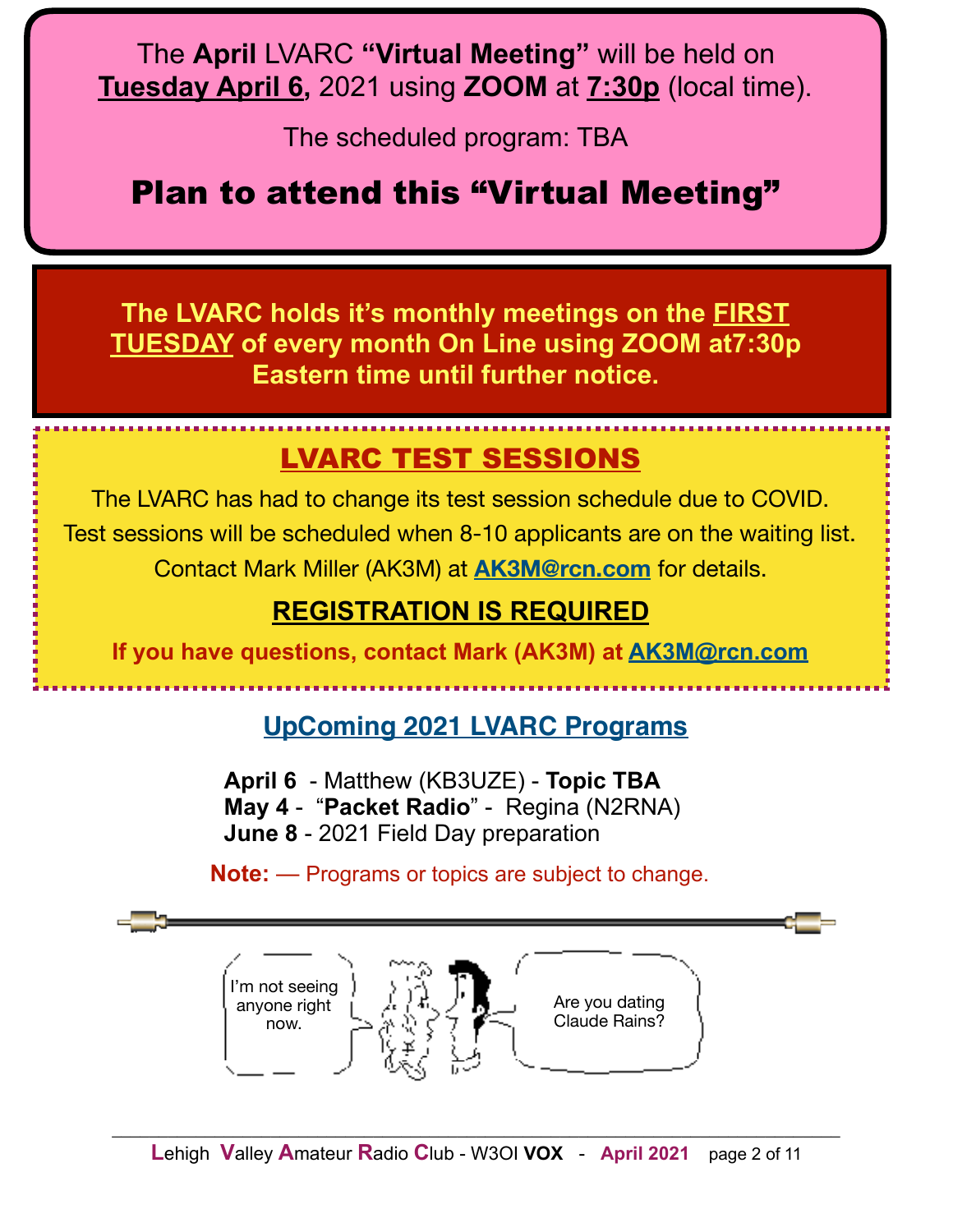| Sunday                       | Monday                                                     | Tuesday                                                                          | Wednesday | Thursday                                  | Friday                                                       | Saturday |
|------------------------------|------------------------------------------------------------|----------------------------------------------------------------------------------|-----------|-------------------------------------------|--------------------------------------------------------------|----------|
|                              | <b>April 2021</b>                                          |                                                                                  |           | D-Star<br><b>Net</b><br>7:00p             |                                                              | 3        |
| 4<br>4. M V<br><b>Easter</b> | <b>LVARC</b><br><b>Net</b><br>7:30p<br><b>KB3UZE</b>       | 6<br><b>LVARC</b><br>Meeting<br>7:30p<br>via ZOOM                                | 7         | 8<br>D-Star<br><b>Net</b><br>7:00p        | 9                                                            | 10       |
| 11                           | 12<br><b>LVARC</b><br><b>Net</b><br>7:30p<br>N3XG          | 13                                                                               | 14        | 15<br>D-Star<br><b>Net</b><br>7:00p       | 16<br><b>LVARC</b><br><b>Test</b><br><b>Session</b><br>6:00p | 17       |
| 18                           | 19<br><b>LVARC</b><br><b>Net</b><br>7:30p<br><b>WW3TRG</b> | 20<br><b>LVARC</b><br><b>Hands</b><br>On<br><b>Night</b><br>via<br>ZOOM<br>7:30p | 21        | 22<br>D-Star<br><b>Net</b><br>7:00p       | 23                                                           | 24       |
| 25                           | 26<br><b>LVARC</b><br><b>Net</b><br>7:30p                  | 27                                                                               | 28        | 29 <sub>1</sub><br>D-Star<br>Net<br>7:00p | 30                                                           |          |



The next LVARC test session is scheduled to be held on Friday April 16 at 6:00p (local time).

**Registration is necessary.** 

Contact Mark (AK3M) (**[AK3M@RCN.COM](mailto:AK3M@RCN.COM)**) to register.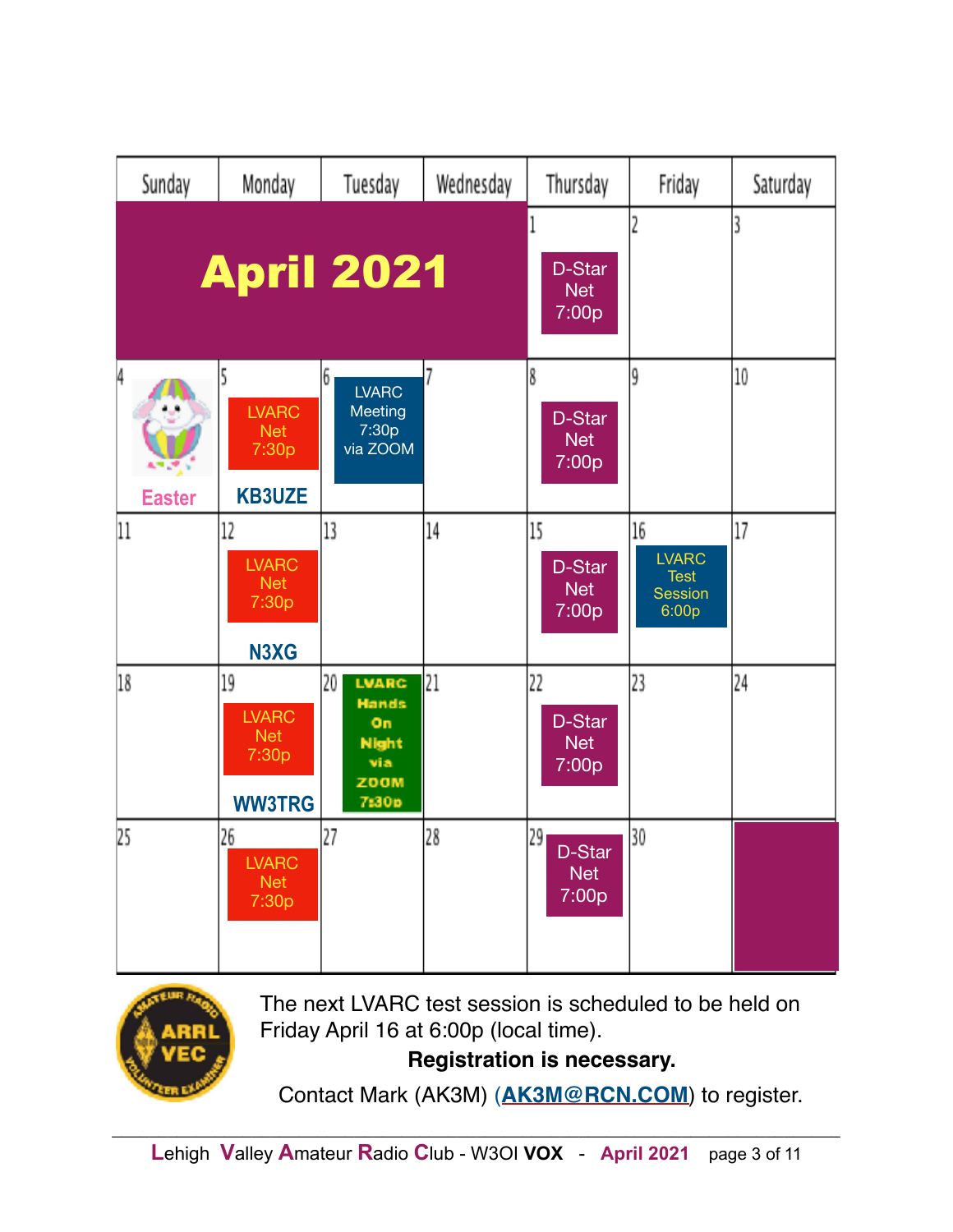At the rescheduled February 26, 2021 test session, 11 tested and 10 passed. VEs in attendance were **Mark** (AK3M), **Walt** (KE3SP), **Don** (N0VGA) and **Larry** (NR3R). TNX to Paul (N0KIA) for opening and closing the building.



**The next test session is scheduled for April 16, 2021.**



 The St. Luke's Half Marathon usually held in April **WILL** be held this year as an "In Person" event.

Please note that **this Half Marathon has been moved to October 17**. Listen to the Monday Night Net and read the VOX for further details.

*Volunteers will be needed to provide communications support.* Contact Mark (AK3M) to volunteer.



This is YOUR newsletter. Send your submissions to Mark (AK3M) at **[AK3M@rcn.com](mailto:AK3M@rcn.com)**.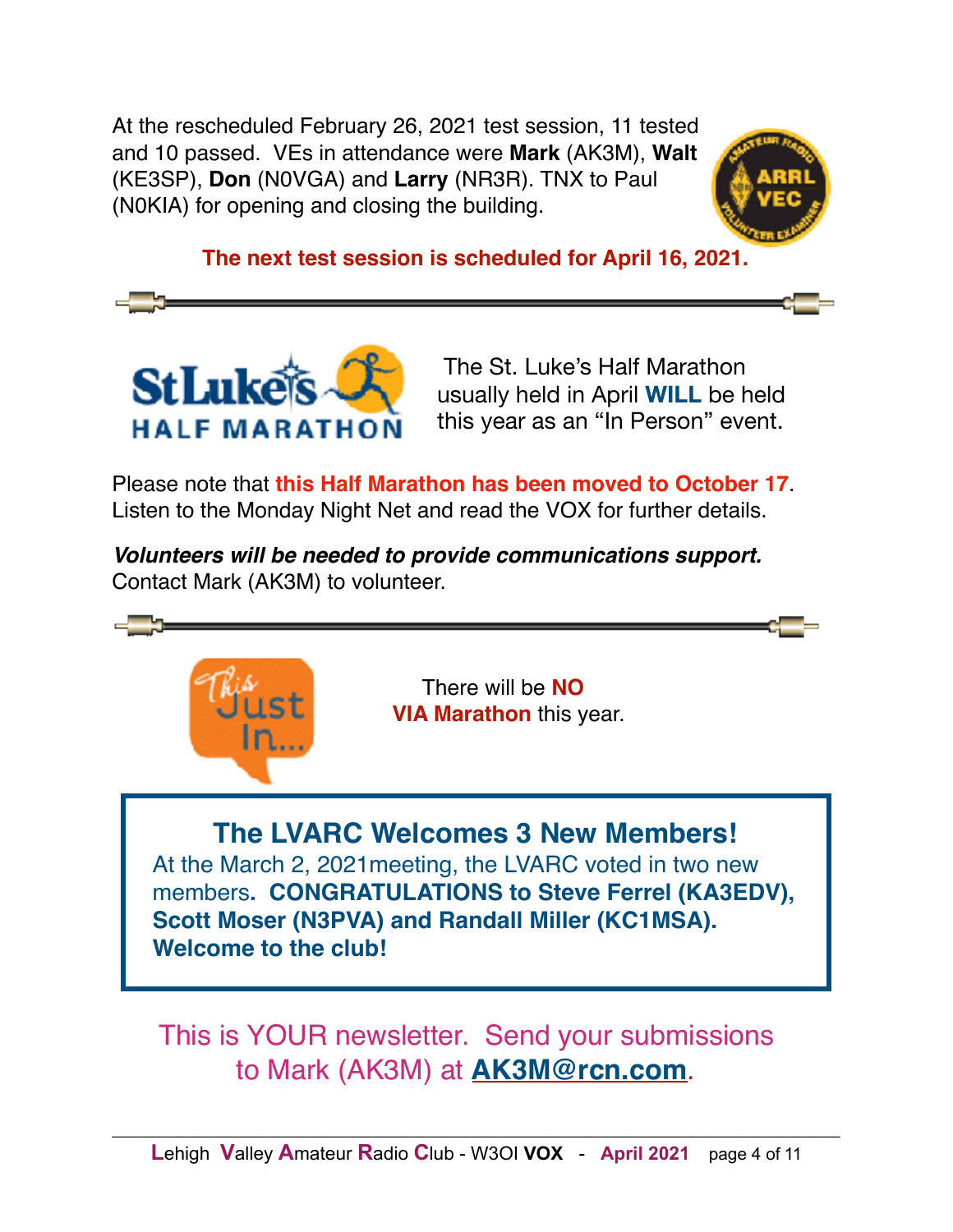## **Lehigh Valley Amateur Radio Club (W3OI) Meeting Minutes**

Date: March 2, 2021

The meeting was called to order by President Bodisch at 1933 Hrs. (EST).

The meeting opened with a moment of silence was observed for Silent Keys.

The meeting was held via Zoom.

There was a total of 27 members in attendance, and the club was joined by 1 guest.

The following Board Members were present at the meeting:

|                            | President – Myles Bodisch   |         |  |  |  |
|----------------------------|-----------------------------|---------|--|--|--|
|                            | Vice President - Jeff Bauer |         |  |  |  |
| Treasurer - Paul Ryan      | Present                     |         |  |  |  |
|                            | Secretary - Phil Bigg       |         |  |  |  |
| Board Members: John Bartos |                             | Present |  |  |  |
|                            | Mark Miller                 | Present |  |  |  |
|                            | <b>Rick Pearce</b>          | Present |  |  |  |
|                            | Matt Kriebel                | Present |  |  |  |
|                            | Rod Wolfe                   | Present |  |  |  |

**Guests:** Cliff Steve Ferrel (KA3EDV)

#### **Corrections additions to the minutes:** None noted

Motion to accept made by: John – AB3LZ Seconded by: Chuck – W3CDY Motion passed by voice vote: (Y/N) Y

#### **Treasurer's Report** (Paul - N0KIA) The report was presented Motion to accept made by: Carl – AA3IX Seconded by: Chuck – W3CDY Motion passed by voice vote: (Y/N) Y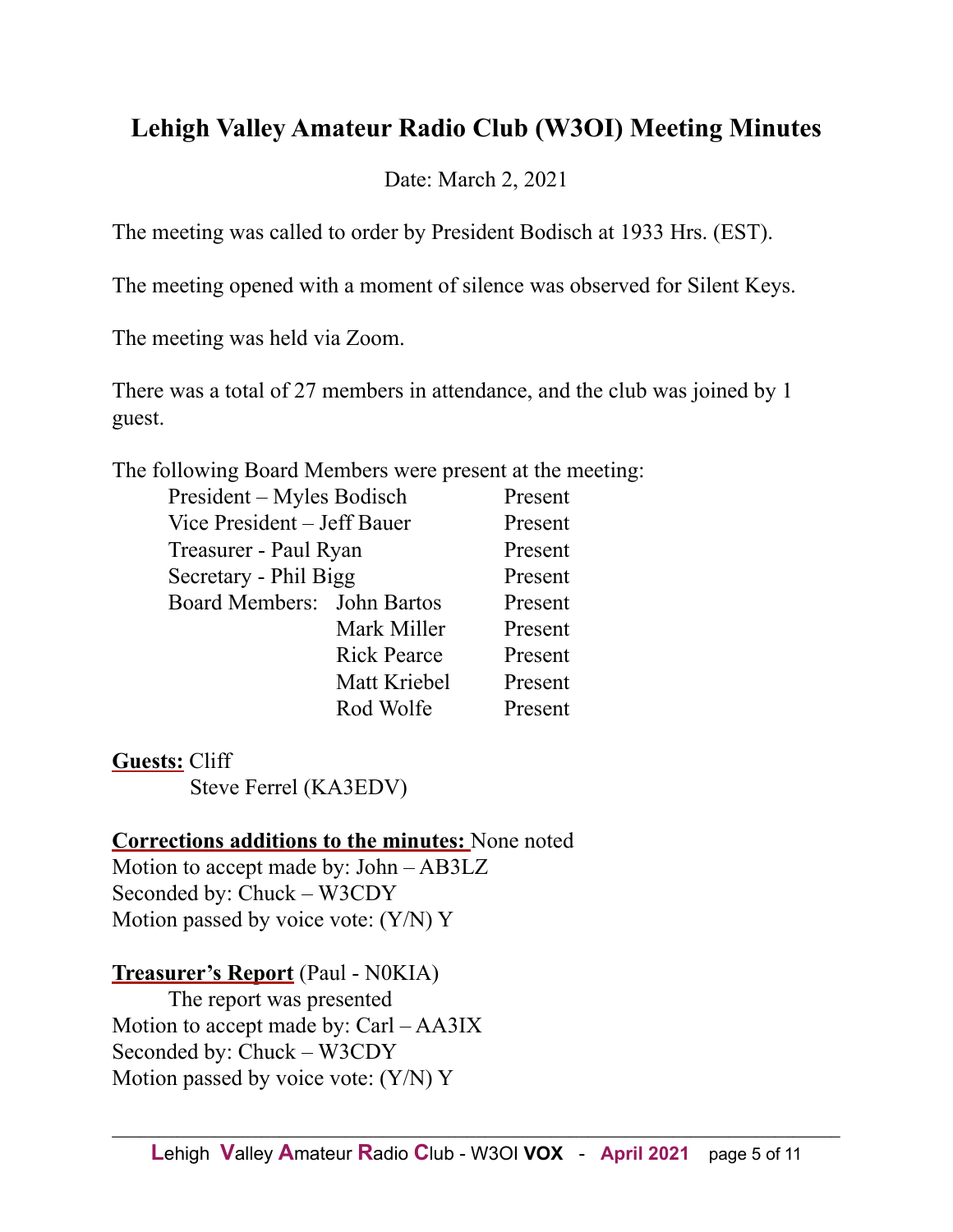#### **Committee Reports:**

**Repeater:** There were some reports of interference on the 94 repeater. There were some issues with the Monday night net. This might have been due to high winds. Rod put a request in to have the antennas checked. If anyone experiences issues with any of the repeaters, please let Rod (N3XG) know. Any info you can provide to him will help.

**Program:** Tonight's program will be Rod (N3XG). He will be doing a presentation on the Covid-19 Pandemic. April's program will be Matt (KB3UZE). He will have a surprise presentation.

**Volunteer Examiners:** At the rescheduled February 26, 2021 (from February 19) test session, 11 tested and 10 passed.

 VEs in attendance included **Mark** (AK3M), **Walt** (KE3SP), **Don** (N0VGA) and **Larry** (NR3R). TNX to Paul (N0KIA) for opening and closing the building.

The next test session is scheduled for April 16, 2021. At this date, there are 8 requesting testing on that date.

**ARES / RACES:** The St. Luke's Half Marathon usually held in April WILL be held this year as an "In Person" event. Please note that this Half Marathon has been moved to October 17. Please listen to the Monday Night Net and read the VOX for further details. Volunteers to provide communications support will be needed.

**Club Station / Trailer:** Nothing new to report. Not much has been done due to the weather and the pandemic.

**Communications:** Nothing new to report. If you have any issues with any of the non- radio communications, Let Chuck (W3CDY) know.

**Old Business:** The club is looking at doing in person meetings in July. This all depends on where we are with the pandemic.

Myles will send out an e-mail that yearly dues were by March 1, 2021.

**New Business:** If the club has Field Day this year, we may need to look for a new site. A housing development has been constructed near the site. A berm was built which reduces the size of the site. Also, the area is more active now. Myles will talk to Jeff Kelly to see if there is any other site that is feasible. Myles would like to keep it close to the firehouse. All of the equipment we use comes from there. Discussion followed.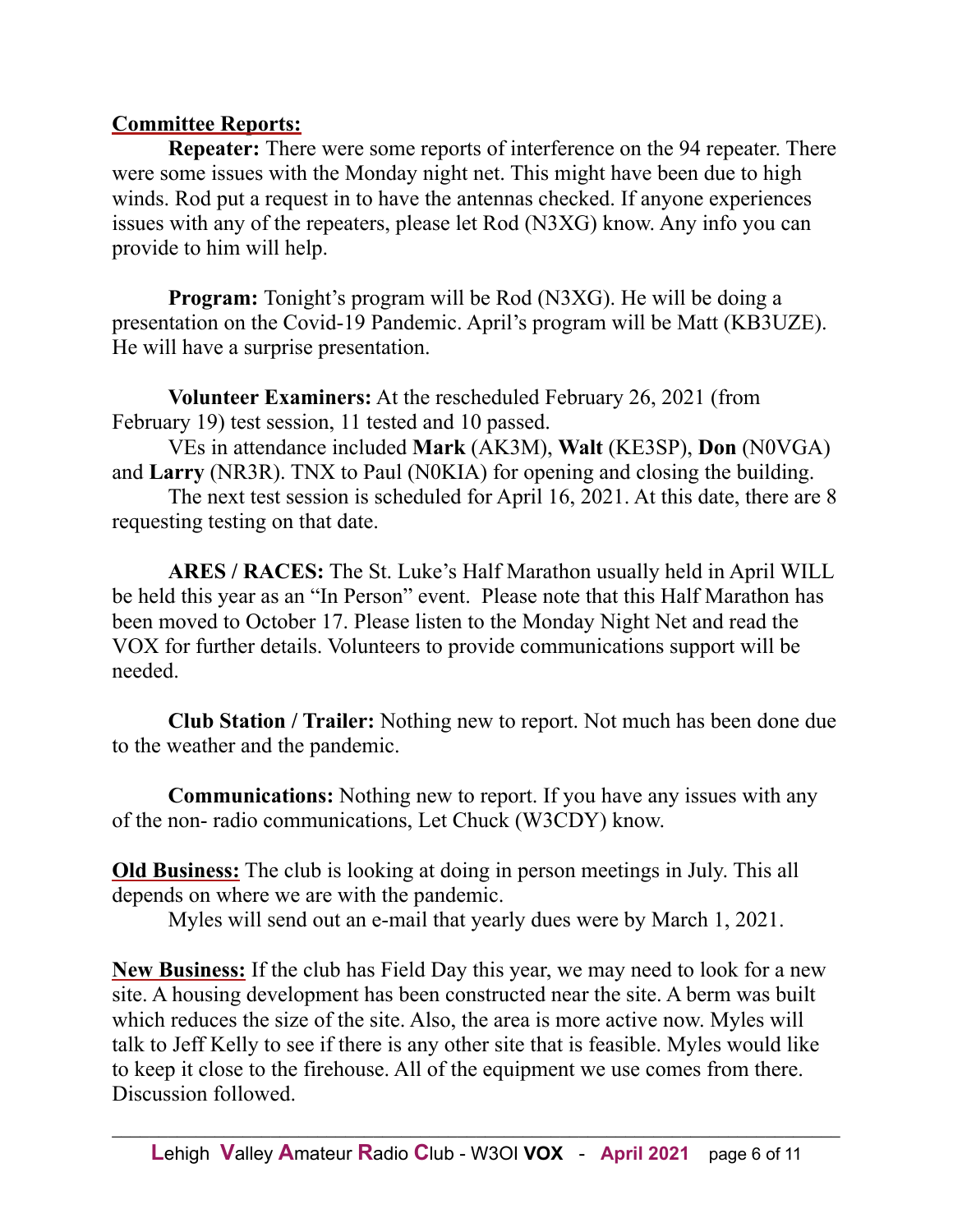Good of the Order: Andy (AK3KA) mentioned that this past weekend there was North & South Carolina contest. This weekend is ARRL International DX Contest. You can go to the ARRL website to get all the info.

 Jeff (WA3PNY) has put an All Star hub in the area. Any questions, please contact him for more info.

**Sick Report:** No members are under the weather. Rod stated that Dennis Rice (N3SXI) became a silent key recently.

#### **New member applicants:**

 Name: **Scott Moser** Callsign: **N3PVA** Motion to accept: Chuck – W3CDY Seconded by: John – AB3LZ Motion passed by voice vote: (Y/N) Y

 Name: **Steve Ferrel** Callsign: **KA3EDV** Motion to accept: Steve – K2OPA Seconded by: Chuck – W3CDY Motion passed by voice vote: (Y/N) Y

#### Name: **Randall Miller**

 Callsign: **KC1MSA** Motion to accept: Scott – KB3YOT Seconded by: Steve – K2OPA Motion passed by voice vote: (Y/N) Y

The LVARC Monthly Business Meeting Closed at 2015 hrs. (EST.) Motion to accept made by: Scott – KB3YOT Seconded by: Pete – NL7XM Motion passed by voice vote: (Y/N) Y

Respectfully Submitted de KB3HMK, Secretary.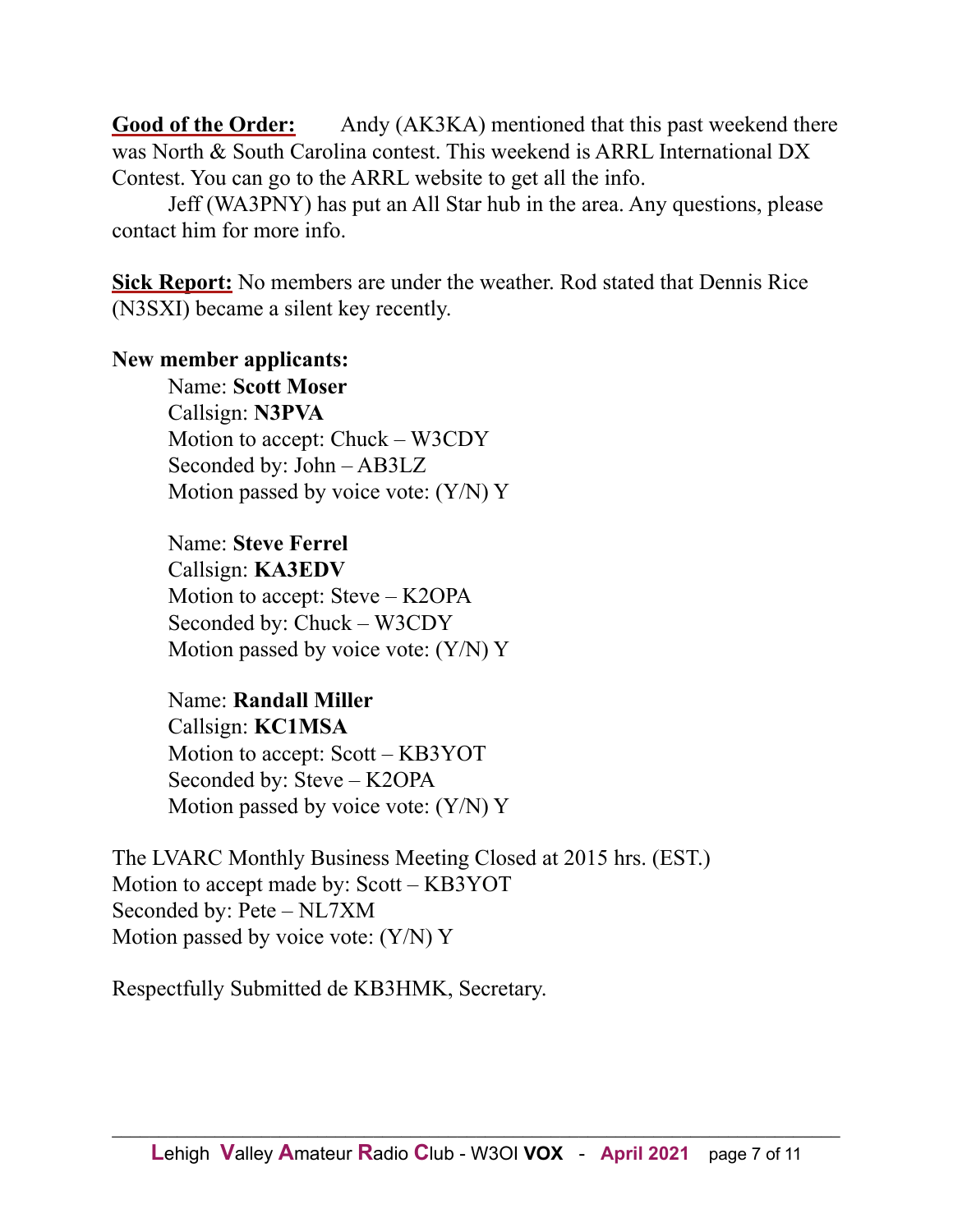# **FCC News**

de CQ Magazine, Jan., 2021, p. 3

*"Starting in the middle of this year [2021], all FCC applications, including those from amateurs, will need to include the applicant's email address."* 

**\$35 FCC application fee in the Federal Register - does NOT take effect yet. This will most likely be in the Summer.** 



**The ARRL VEC exam fee will remain at \$15 until Summer [2021].**

**Keep your license current!**  Check the expiration date of your license. Also, keep your address current if you have moved.



Remember to check in to the Monday Night LVARC/ARES/RACES which is held on the 146.94 repeater every Monday Night at 7:30p (local time). **Many club announcements will be heard there.**



 **Irving Vermilya** (**W1ZE**) was the first licensed radio amateur in the US.

(Source: [https://nofars.net/jacksonville\\_radio\\_collection/](https://nofars.net/jacksonville_radio_collection/famous_amateur_radio_operators) famous amateur radio operators)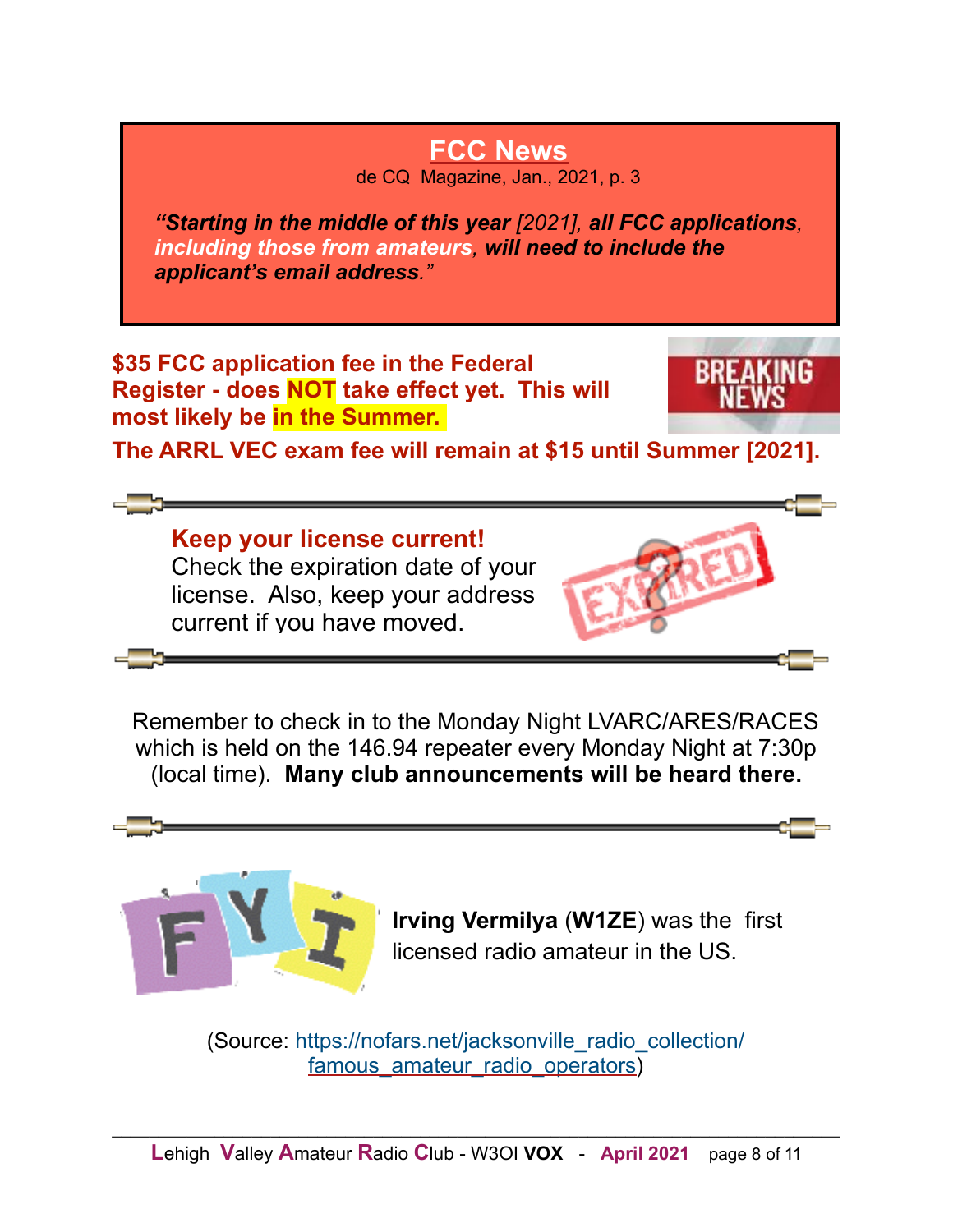



 Those who tested at the February 26, 2021 test session received their calls on March 10, 2021.

## **CONGRATULATIONS to the following new hams and those who upgraded!**

David O'Neill - **KC3RMQ** (T) William Krauss - **KC3RMR** (T) Keith Easley - **KC3RMS** (T) James Powers - **KC3RMT** (T) Phillip Polstra - **KC3RMU** (G) William Wirtz - **KC3RMV** (G) Matthew Stehle - **KC3RMW** (G)

James Walsh (**K3JFW**) - Upgraded to **Extra** Larry Gauntz (**KC3OJA**) - Upgraded to **General** Russ Easley (**KC3RDF**) - Upgraded to **General**

## *Welcome to the hobby!*

## **Nice Weather Is Coming!**

 Now is a good time to get outside and check the effects of Winter on your antennas and feed lines.



**The officers and board are discussing the 2021 LVARC Field Day plans including the location.**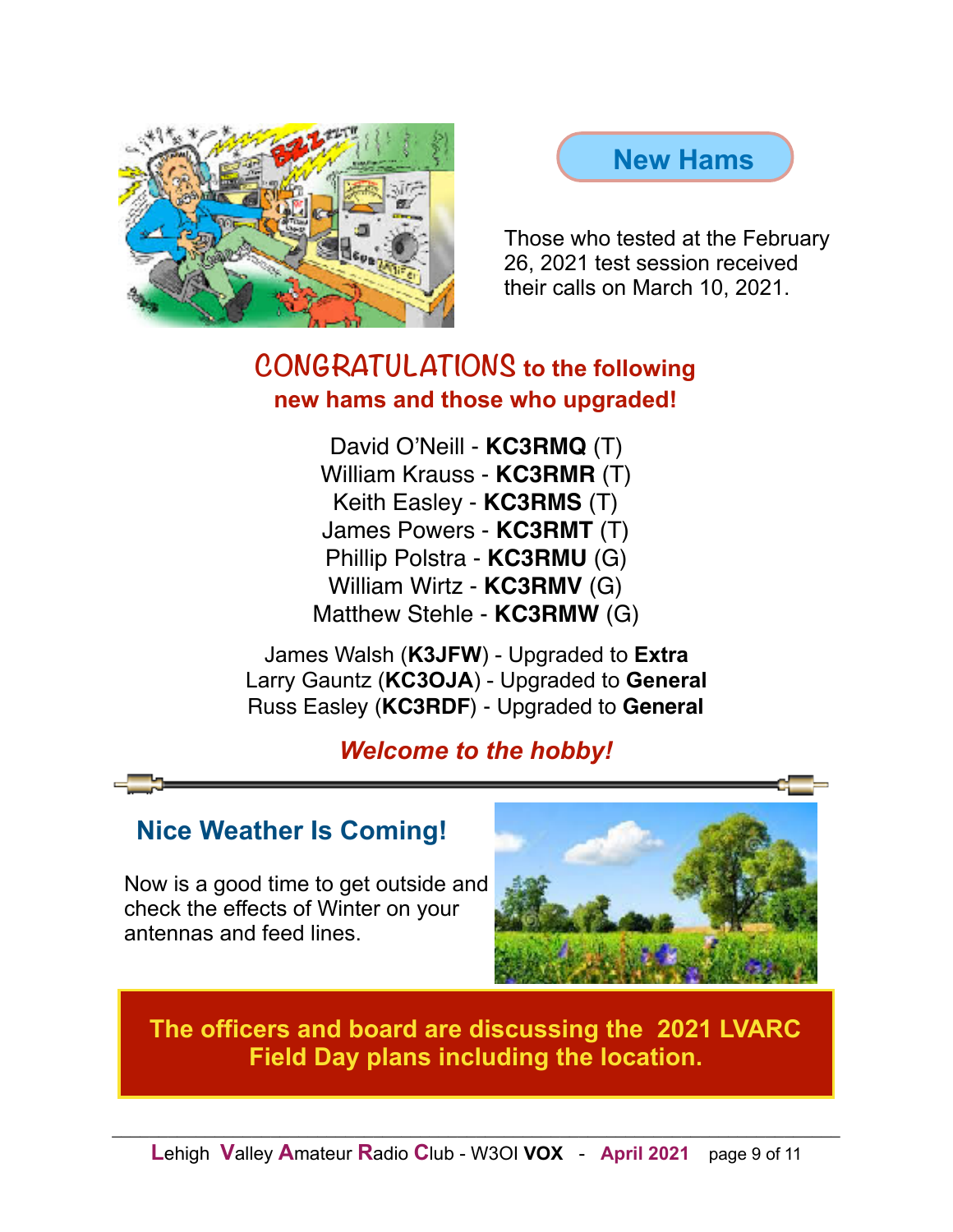# **What's Happening On the LVARC "Hands ON Night?"**

The Hands On Night is held the third Tuesday of the moth at 7:30p via ZOOM. Look for an invitation in your email prior to the activity.

### **April 20th Hands-On-Night**

ZOOM Mtg.- **Gadgets & Gilhickies Show n' Tell**  Check your email for invite. Check your junk box for a show stopper!

#### **May 18th HON**

**Open HoN Meeting**, Claim it for Your Own Topic, or it'll Default to Ryan's Choice! NOOooooo...!

*This and more information can be found on the W3OI website <https://www.w3oi.org/#/home> .* 

## **FCC Not Yet Collecting \$35 Application Fee**

The majority of the FCC's revised Part 97 rules (adopted in December 2020) establishing new application fees become effective on April 19, but the new amateur radio application fees will *not* become effective on April 19.

The \$35 fee, when it becomes effective, would apply to new, modification (upgrade and sequential call sign change), renewal, and vanity call sign applications, as well as applications for a special temporary authority (STA) or a rule waiver. All fees will be per application. Administrative updates, such as a change of mailing, email address, or name, are exempt.

ARRL Volunteer Examiner Coordinator ([VEC\)](http://www.arrl.org/volunteer-examiners) Manager Maria Somma, AB1FM, said VECs and Volunteer Examiner (VE) teams will not have to collect the \$35 fee at exam sessions. Once the FCC application fee takes effect, new and upgrade applicants will pay the \$15 exam session fee to the VE team as usual, and pay the \$35 application fee directly to the FCC via the [Fee Filer System](https://apps.fcc.gov/FeeFiler/login.cfm) or [License Manager System.](https://wireless2.fcc.gov/UlsEntry/licManager/login.jsp) Somma said this information was provided in a VE [Newsletter distributed this past week. "Further news and instructions will follow](http://www.arrl.org/ve-enewsletter) when we have them," she said.